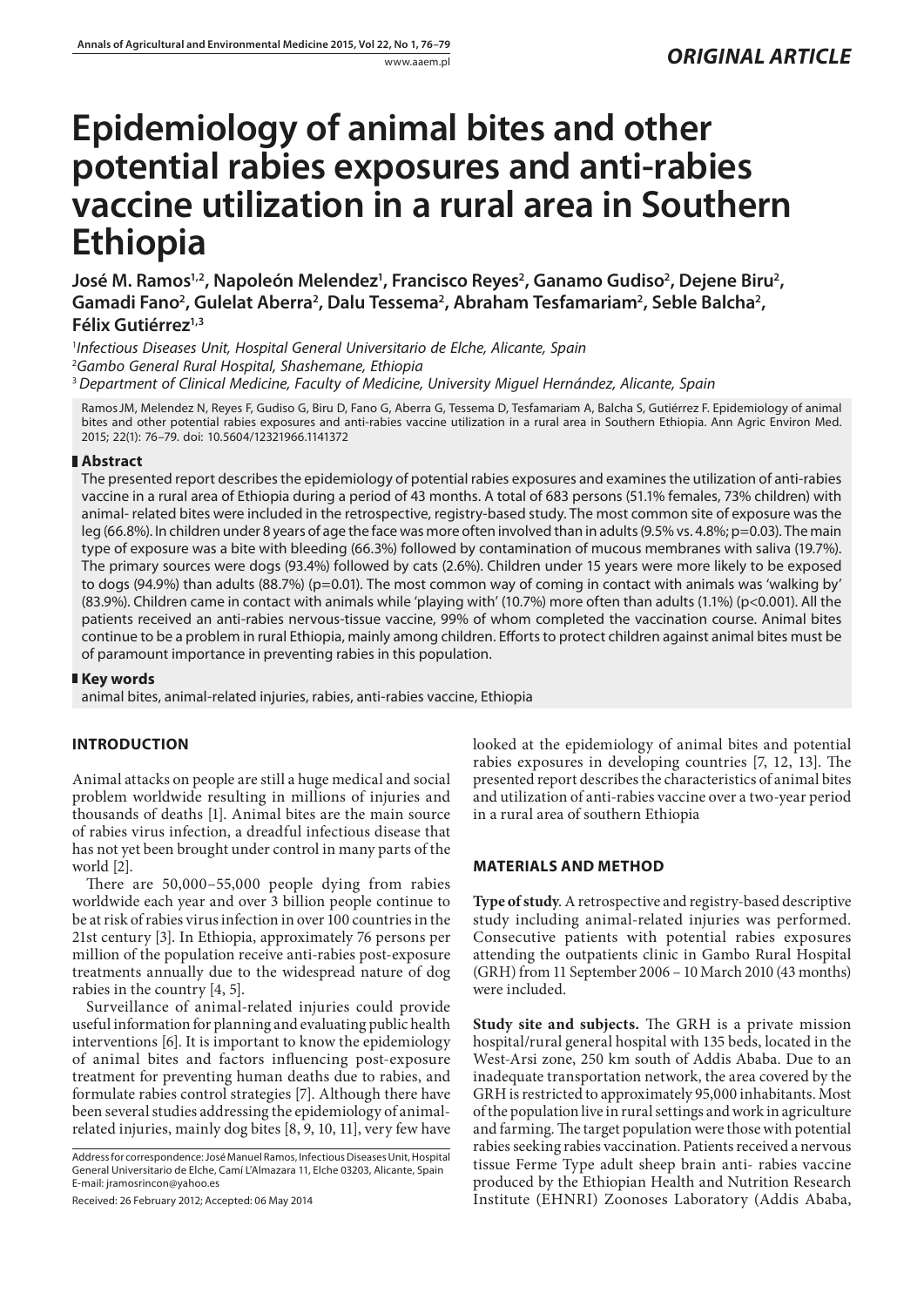José M. Ramos, Napoleón Melendez, Francisco Reyes, Ganamo Gudiso, Dejene Biru, Gamadi Fano et al. Epidemiology of animal bites and other potential rabies…

Ethiopia), free of cost. Bite victim individuals were given a full course of treatment with a dose of subcutaneous injections (3 or 5 c.c., depending on weight) in the area of the umbilicus for 14 consecutive days. A booster dose to be administered at day 14 after the last injection was prescribed. Neither rabies immunoglobulin instilled at the site of the bite nor intramuscularly was administrated to any patient in the GRH.

**Collection and management.** Health workers completed the 'Rabies post-exposure history and treatment card' previous to vaccination. Data recorded consisted of age, gender, site and type of exposure, type, extent and depth of injury, the animal ownership, type of contact with the animal, number of people bitten, date of vaccine treatment, and number of injections administered, including the booster dose.

**Statistical analysis.** Epidemiological and clinical data were entered in an Excel 97 programme. Data was analyzed using the SPSS, version 12, statistical package. Continuous variables are given as medians and interquartile range (IQR). Fisher's exact test, Student's t test and Kruskal-Wallis test were used for comparison where appropriate.

#### **RESULTS**

Of the 91,683 patients who attended the outpatients' department of the GRH in the period of study, 683 (0.74%) needed post-exposure anti-rabies treatment. Five cases of rabies were diagnosed during the study period at GRH. All of them came from areas outside the area covered by the GRH.

Of the 683 persons included in the study, 51.1% were females and 48.9% males. The median age of the study population was 9 years (IQR: 6 – 16; range: 2 month – 75 years). 73% were children: 38.2% under 8 years of age and 35.2% were aged between 8 and 15 years. The main characteristics of these individuals are shown in Table 1. The most common site of exposure was the leg (66.8%) followed by the arm. A bite with bleeding (66.3%) was the main type of exposure, followed by contamination of mucous membrane with saliva (19.7%) and minor scratches without bleeding (14%). More than one third of the cases had deep injuries. The primary sources of bites were dogs (93.4%) followed by cats (2.6%). 57% of the animals involved were pets with an owner. The most common contact with animals was 'walking by' (83.9%). Of the 492 victims interviewed, 67.8% reported that the animal involved had also bitten another person.

All patients received a Ferme type anti-rabies vaccine; the vaccination course was interrupted in only 0.7% of cases. No important complications were reported.

Table 2 shows the differences in the epidemiology between paediatric and adult patients. In children under 8 years of age the face as a site of exposition was more common than in other individuals (9.5% vs. 4.8%; p=0.03). Children under 15 years were most likely to be bitten by dogs (94.9%) than adults (88.7%) (p=0.01). Children came in contact with animals while 'playing with' (10.7%) more often than adults (1.1%) (p<0.001). However, unprovoked attacks were more common in adults than in children (6.1% vs. 1.1%; p=0.004).

|                                      | Paediatric<br>patients | Adult<br>patients | P value   |
|--------------------------------------|------------------------|-------------------|-----------|
| Gender                               | $(n=448)$              | $(n=162)$         |           |
| Male                                 | 237 (52.9)             | 86 (53.1)         | <b>NS</b> |
| Female                               | 211 (57.1)             | 76 (46.9)         | <b>NS</b> |
| Site of exposure                     | $(n=425)$              | $(n=149)$         |           |
| Leg                                  | 284 (66.8)             | 97(65.1)          | <b>NS</b> |
| Arm                                  | 61 (14.4)              | 23 (15.4)         | <b>NS</b> |
| Chest                                | 49 (11.5)              | 22(12.4)          | <b>NS</b> |
| Face                                 | 31(7.3)                | 7(4.7)            | <b>NS</b> |
| Type of exposure                     | $(n=439)$              | $(n=118)$         |           |
| <b>Bite</b>                          | 291 (66.3)             | 100 (65.8)        | <b>NS</b> |
| Saliva on mucous membrane            | 85 (19.4)              | 33 (21.3)         | <b>NS</b> |
| Scratch                              | 63 (14.4)              | 22 (14.2)         | <b>NS</b> |
| Extent and depth of injury           | $(n=423)$              | $(n=145)$         |           |
| Superficial                          | 177 (41.8)             | 64 (44.1)         | <b>NS</b> |
| Deep                                 | 169 (40.0)             | 59 (40.7)         | <b>NS</b> |
| Simple                               | 63(14.9)               | 18 (12.4)         | <b>NS</b> |
| Multiple                             | 14(2.5)                | 4(0.7)            | <b>NS</b> |
| Type of animal                       | $(n=439)$              | $(n=150)$         |           |
| Dog                                  | 412 (94.9)             | 133 (88.7)        | 0.01      |
| Cat                                  | 9(2.1)                 | 5(3.3)            | <b>NS</b> |
| Hyena                                | 2(0.5)                 | 3(2.0)            | <b>NS</b> |
| Jackal                               | 0(0.0)                 | 1(0.2)            | <b>NS</b> |
| Others                               | 11(2.5)                | 8(5.3)            | <b>NS</b> |
| Animal owned                         | $(n=319)$              | $(n=110)$         |           |
| Yes                                  | 175 (54.9)             | 67 (60.9)         | <b>NS</b> |
| No                                   | 144 (44.9)             | 43 (39.1)         | <b>NS</b> |
| Contact with the animal              | $(n=270)$              | $(n=93)$          |           |
| Walking by                           | 227 (84.1)             | 76 (81.7)         | <b>NS</b> |
| Playing with                         | 29 (10.7)              | 1(1.1)            | < 0.001   |
| Feeding                              | 12 (4.4)               | 8(5.6)            | NS        |
| Unprovoked attack                    | 2(0.7)                 | 6(6.5)            | 0.004     |
| Provoked attack                      | 0(0.0)                 | 2(2.2)            | <b>NS</b> |
| Other persons bitten                 | $(n=206)$              | $(n=76)$          |           |
| Yes                                  | 140 (68.0)             | 48 (63.2)         | <b>NS</b> |
| No                                   | 66 (32.0)              | 28 (36.8)         | <b>NS</b> |
| Interruption of anti-rabies vaccines | $(n=444)$              | $(n=161)$         |           |
| Yes                                  | 2(0.5)                 | 3(0.7)            | <b>NS</b> |
| No                                   | 442 (99.5)             | 158 (98.1)        | <b>NS</b> |

**Table 2.** Differences in epidemiological data of animal injuries between

paediatric patients (< 15 years) and adults (≥15 years)

## **DISCUSSION**

The study shows that animal bites are still a major problem in this area of Ethiopia and confirms previous surveys indicating that they are also common in many parts of the country. According to the EHRNI rabies case record book, the proportion of human dog bites in Ethiopia increased in the period 2001 – 2009 [5]. The number of persons who received post-exposure prevention against rabies was in the range of 1,540 – 3,160 per year [5].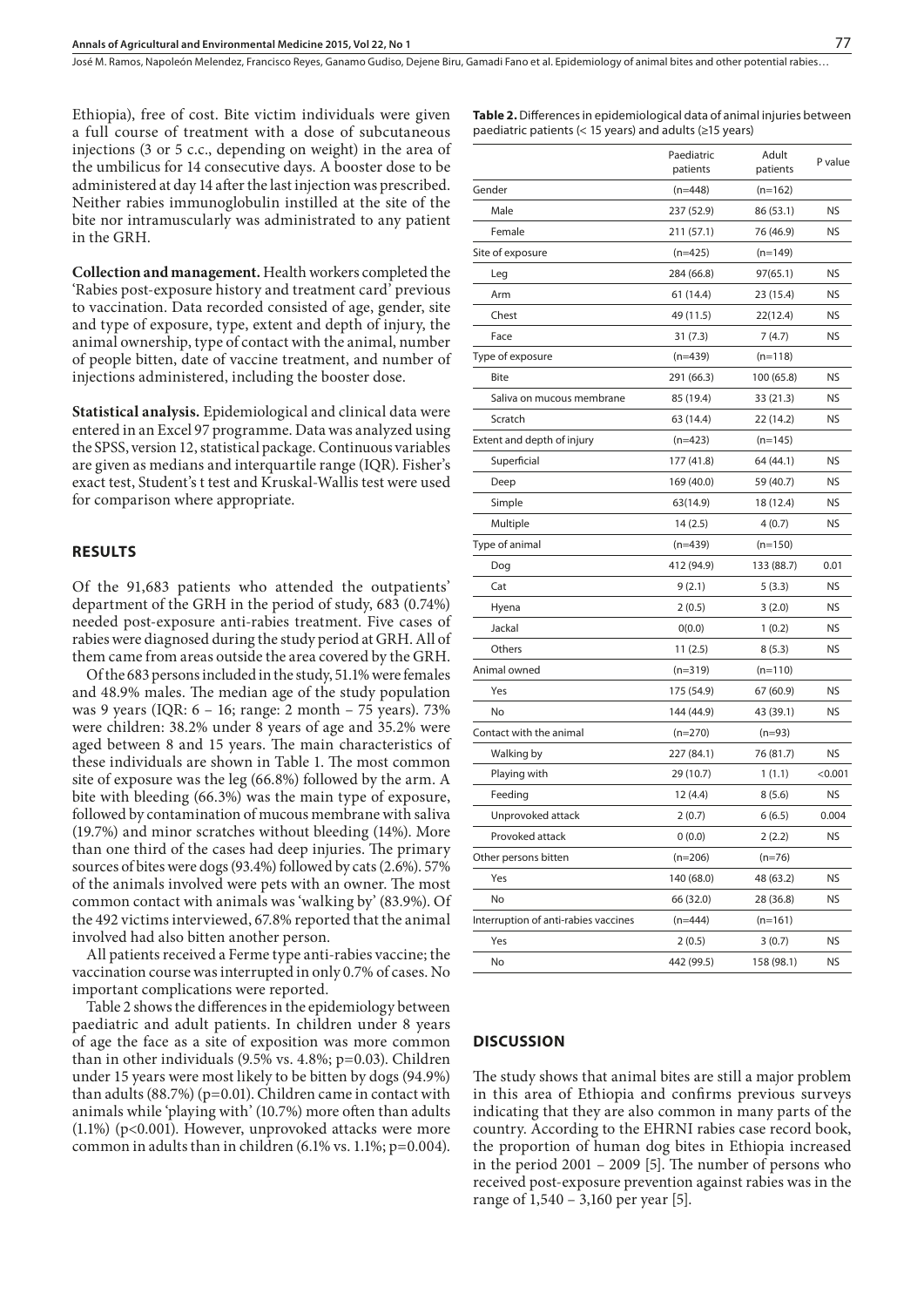José M. Ramos, Napoleón Melendez, Francisco Reyes, Ganamo Gudiso, Dejene Biru, Gamadi Fano et al. Epidemiology of animal bites and other potential rabies…

**Table 1.** Characteristics of patients, type of animal injuries and utilization of anti-rabies vaccine

| Clinical features                            | Patients   |
|----------------------------------------------|------------|
| Gender (n=614)                               |            |
| Male                                         | 314 (51.1) |
| Female                                       | 300 (48.9) |
| Age (n=610) [median, years; IQR]             | $9(6-16)$  |
| Age 0-7 years                                | 233 (38.2) |
| Age 8-14 years                               | 215 (35.2) |
| Age $\geq$ 15                                | 162 (26.6) |
| Site of exposure (n=642)                     |            |
| Leg                                          | 429 (66.8) |
| Arm                                          | 92 (14.3)  |
| Chest                                        | 76 (11.8)  |
| Face                                         | 45 (7.0)   |
| Type of exposure (n=664)                     |            |
| <b>Bite</b>                                  | 440 (66.3) |
| Saliva in mucus membrane                     | 131 (19.7) |
| Scratch                                      | 93 (14.0)  |
| Extent and depth of injury (n=636)           |            |
| Superficial                                  | 270 (42.5) |
| Deep                                         | 263 (41.4) |
| Simple                                       | 83 (13.1)  |
| Multiple                                     | 20(3.1)    |
| Type of animal (n=656)                       |            |
| Dog                                          | 613 (93.4) |
| Cat                                          | 17(2.6)    |
| Hyena                                        | 5(0.8)     |
| Jackal                                       | 1(0.2)     |
| Others                                       | 20(3.0)    |
| Animal owned (n=492)                         |            |
| Yes                                          | 281 (57.1) |
| No                                           | 213 (42.9) |
| Contact with the animal (n=409)              |            |
| Walking by                                   | 343 (83.9) |
| Playing with                                 | 33 (8.1)   |
| Feeding                                      | 23(5.6)    |
| Unprovoked attack                            | 8(2.0)     |
| Provoked attack                              | 2(0.5)     |
| Other persons bitten (n=317)                 |            |
| Yes                                          | 215 (67.8) |
| No                                           | 102 (32.2) |
| Interruption of anti-rabies vaccines (n=678) |            |
| Yes                                          | 5(0.7)     |
| No                                           | 673 (99.3) |

Data are No. (%) of patients, unless otherwise indicated.

IQR – interquartile range

The profile of animal related injuries differ among countries depending on characteristics of animals involved [2, 5, 7, 12, 13]. In several studies, dogs were the primary animal species implicated, accounting for 63–80% of cases [2, 5, 9, 14]. In the current study, dog bites contributed to 93.2% of cases needing rabies post-exposure prophylaxis. This is

in agreement with previous studies conducted in Ethiopia  $[2, 5]$  and India  $[7, 18]$ . Cats, with about 2% of animal bites, were the second most important source of injuries leading to post-exposure prophylaxis against rabies. Bites by wild animals, such as hyenas or jackals, were rare in this study, even though GRH is located in a rural area.

The most common anatomical location of bites was the leg, as reported in other studies [7, 9, 12, 13]. The second anatomical locations in frequency were the arms and hands, this in contrast to other surveys, in which injuries located in head, face or neck were more common [13]. Of note, in the presented study, children younger than 8 years of age were more likely to suffer injuries to the head than older children. This is also in agreement with other reports from the literature [12, 13, 15].

Of the 664 injuries assessed in the current study, two-thirds were animal bites and only one third were classified as minor injuries consisting in superficial lacerations and abrasions. This is in line with most previous studies in developing countries [7], although in some reports most cases had minor injuries [13]. Contamination of mucous membranes with saliva, classified as category III exposure according to the WHO [16, 17], accounted for 19.7% of cases, a figure higher than that reported in other studies  $(\approx 1-3\%)$  [7, 18]. Minor scratches without bleeding, classified as category II according to the WHO [16, 17], occurred in 14% of the cases, a lower proportion than in others surveys ( $\approx$ 35%) [7, 18]. Of these, about half of the bites were inflicted by stray animals. In the studies performed in developing countries, most bites were inflicted by stray animals, which are unowned and unprotected [2, 5, 7].

Fatal cases of rabies in Ethiopia are more commonly seen in infants and school children [2, 5]. In the presented study, three out of four animal bite cases were in persons from 0–14 years of age. Children were also the population group most severely afflicted by animal bites in other reports [7, 9, 12, 13, 14, 19]. This is probably due to the fact that they play with pets at home and even in the streets in Ethiopia [2, 5]. Indeed, in the current study, it was more common for children to be bitten after 'playing with pets' than for adults to be bitten.

Although post-exposure phenolized sheep brain tissue vaccine used in the GRH is administered during a 14 dayscourse, it was remarkable that patients were highly adherent to therapy  $(\approx 99\%)$ . This may be explained by the 15-days free accommodation in a house near the GRH, provided for patients who lived more than an hour's walk away. In other reports, the adherence rate to anti-rabies postexposure prohylaxis was much lower [12]. The reasons for patient not completing anti-rabies vaccine regimens in previous surveys have included the lack of funds for a prolonged stay nearby a hospital with appropriate facilities, that would ultimately affect their school, work, and other personal activities [12].

It is interesting to note that despite the anti-rabies nerve-tissue vaccine being associated with a high risk of neurotoxicity [16, 17, 20], no neurological complications were observed among patients included in the current survey.

In other countries, the production of human anti-rabies nerve-tissue vaccines has been discontinued [7] following recent recommendations of the WHO Expert Committee on Rabies [17], and tissue-culture vaccines introduced instead. The recommended course for post-exposure vaccination with tissue-culture vaccines consists of only five injections (day 0, 3, 7, 14 and 28) [17]; therefore, it is easier to complete the full